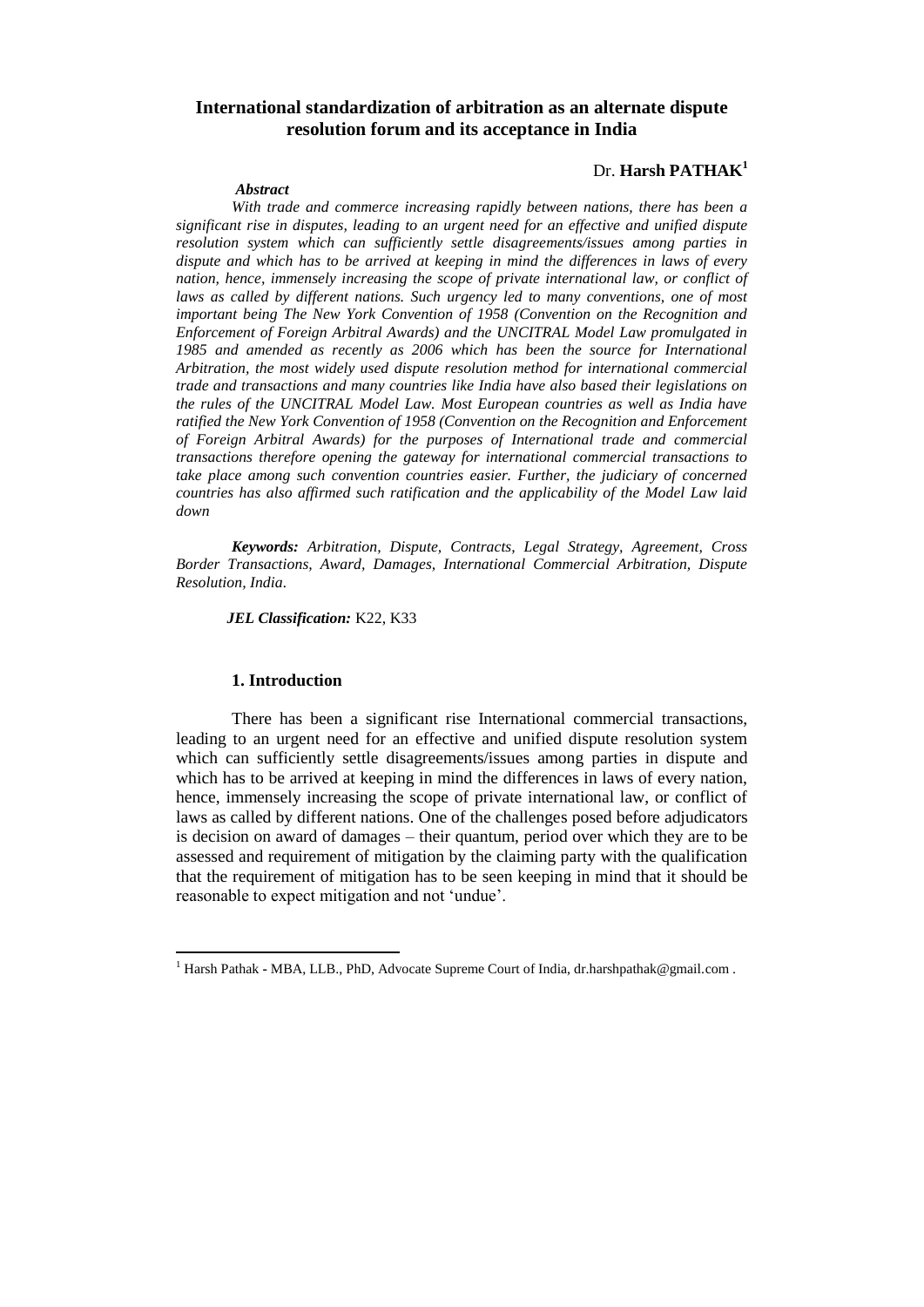Such urgency led to many conventions, one of most important being The New York Convention of 1958 (Convention on the Recognition and Enforcement of Foreign Arbitral Awards) and the UNCITRAL Model Law promulgated in 1985 and amended as recently as 2006 which has been the source for International Arbitration, the most widely used dispute resolution method for international commercial trade and transactions and many countries like India have also based their legislations on the rules of the UNCITRAL Model Law.

### **2. Prospect of investment in India**

India with approximately 1.27 billion people<sup>2</sup> is the second most populous country in the world. The economy of India is the [tenth largest](http://en.wikipedia.org/wiki/List_of_countries_by_GDP_(nominal)) in the world by [nominal GDP](http://en.wikipedia.org/wiki/Gross_domestic_product) and the [third largest](http://en.wikipedia.org/wiki/List_of_countries_by_GDP_(PPP)) by [purchasing power parity](http://en.wikipedia.org/wiki/Purchasing_power_parity)  $(PPP)^3$  as of 2013. The country is one of the [G-20 major economies](http://en.wikipedia.org/wiki/G-20_major_economies) and a member of [BRICS.](http://en.wikipedia.org/wiki/BRICS) On a [per capita income](http://en.wikipedia.org/wiki/Per_capita_income) basis, India ranked  $140<sup>th</sup>$  [by nominal GDP](http://en.wikipedia.org/wiki/List_of_countries_by_GDP_(nominal)_per_capita) and  $129<sup>th</sup>$  by [GDP \(PPP\)](http://en.wikipedia.org/wiki/List_of_countries_by_GDP_(PPP)_per_capita) in 2011, according to the  $IMF<sup>4</sup>$  $IMF<sup>4</sup>$ . India is one of the world's fastest growing economies and of major interest to foreign investors as a popular investment hub. As per IMF figures, the FDI in India for the year 2011 was 34.2 billion USD and 4.2 billion USD for the first quarter of 2012.<sup>5</sup>

In 1991, the Indian economy was opened to FDI under the New Industrial Policy, 1991 and since then the Government has liberalized the exchange control regulations, and moved from a strict regime allowing investments only in particular sectors, to a much more free approach with the objective of inviting and facilitating foreign investments. The Investments are approved through two routes - ‗automatic route' (requires no prior approval) and ‗government approval route' (applications must be made to the Foreign Investment Promotion Board). One-hundred per cent foreign ownership is permitted in most activities under the automatic route. Such ownership is subject to compliance with certain conditions, except inter-alia in certain sectors such as airports, asset reconstruction companies, atomic minerals, broadcasting, postal services, courier services, print media, single brand retail, and telecoms. In these sectors there are specified sectoral caps/ thresholds on foreign ownership. FDI is prohibited in agriculture, atomic energy, retail trading (except single brands up to 51%), lottery, betting and gambling.

India therefore has a system for foreign investors that is straightforward, and rarely requires government approval beyond an investment notification. There are still a number of restrictions that the US and Europe are trying to encourage the government to change, in sectors such as legal, insurance and banking, and those efforts remain ongoing.

 $\overline{a}$ 

 $2$  As of 2015, Office of the Registrar General of India, Ministry of Home Affairs.

<sup>&</sup>lt;sup>3</sup> "Report for Selected Countries and Subjects". [World Economic Outlook,](http://en.wikipedia.org/wiki/World_Economic_Outlook) International Monetary [Fund.](http://en.wikipedia.org/wiki/International_Monetary_Fund) April 2014. Retrieved 21-09-2015.

<sup>&</sup>lt;sup>4</sup> "Report for Selected Countries and Subjects (PPP valuation of country GDP)". IMF. April 2014.

<sup>&</sup>lt;sup>5</sup> International Monetary Fund website – www.imf.org (as retrieved on 21-09-2015).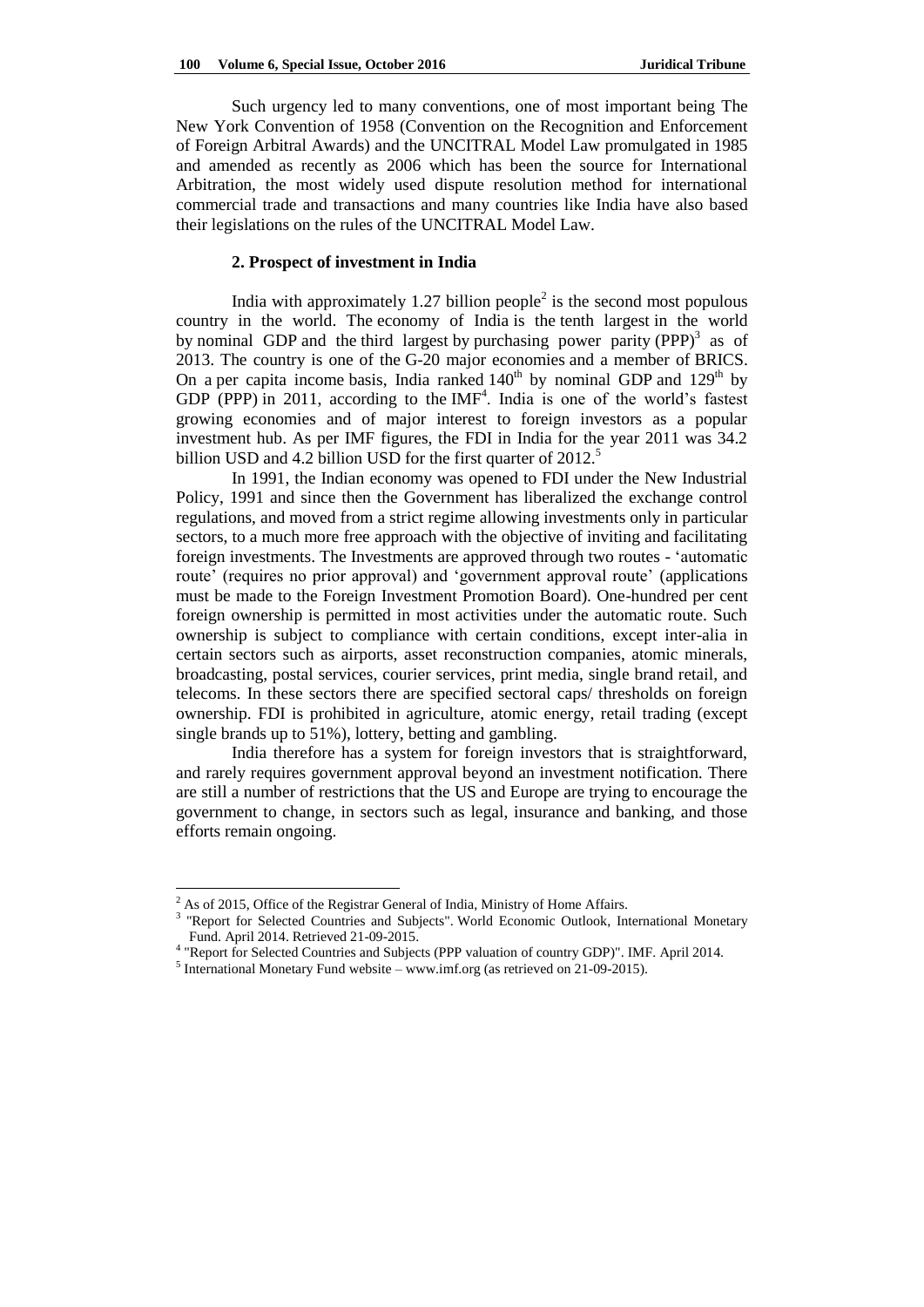$\overline{\phantom{a}}$ 

### **3. Legislative hurdles in India**

India's attraction to foreign investors is tempered only by its sometimes unclear legislation. The problem with legislation arises when government policy is changed, since new laws can often be badly drafted.

Another problem faced by investors is with the Indian judicial system which arises because the pleadings system is archaic, and therefore most court proceedings require large volumes of paperwork since everything needs to be pleaded. The result being, there is large volume of pending cases and therefore it can take as much as a decade for a trial to complete. Therefore, from a business perspective, the Indian courts are used more as a means of achieving interim results rather than definitive decisions. Most companies will go to court to get injunctions but will otherwise avoid them where possible.

### **4. Access to judicial relief and adoption of arbitration for dispute resolution in India**

In India, access to courts is relatively easy as litigation costs are relatively low as access to courts is a fundamental right as enshrined in the Constitution of India. The Indian courts usually do not award realistic costs and as a result arbitration is the preferred option for dispute resolution. Legal Advisors advice investors to include arbitration clauses in their contracts so as to provide for a dispute resolution mechanism in case differences/disputes arise.

India has been one of the fastest growing economic powers in recent times and has seen many changes in its economic policies leading to many foreign companies and corporations investing in the country's various profitable sectors, thus making it a global economic power also giving its international commercial arbitration system an overhaul for changing times. Arbitration is governed by the Arbitration and Conciliation Act 1996 in India which is based on the Model law on International Commercial Arbitration adopted by the United Nations Commission on International Trade Law (UNCITRAL) in 1985 for most parts. This Act has resulted in facilitation of Foreign Direct Investment (FDI) in India in a big way by providing for interim measures, implementation of foreign awards in India and appeal against awards in certain cases in matters of arbitration.

India's Arbitration Act is based on the UNCITRAL model, thereby forbidding the local courts from taking any view on the merits of a case where there is an arbitration clause. The Indian Arbitration Act is divided into two parts, domestic and international, based on the venue of arbitration. Indian courts' ability extends to govern international arbitrations as well. Therefore, if arbitration takes place outside India, the parties in dispute can very well approach the Indian Courts for Interim relief. An important case law in this regard is *Bhatia International v. Bulk Trading S.A., (2002) 4 SCC 105***. At page 120, it has been held<sup>6</sup> : "23.** That the legislature did not intend to exclude the applicability of Part I to arbitrations,

<sup>6</sup> Bhatia International v. Bulk Trading S.A., (2002) 4 Supreme Court Cases 105, India.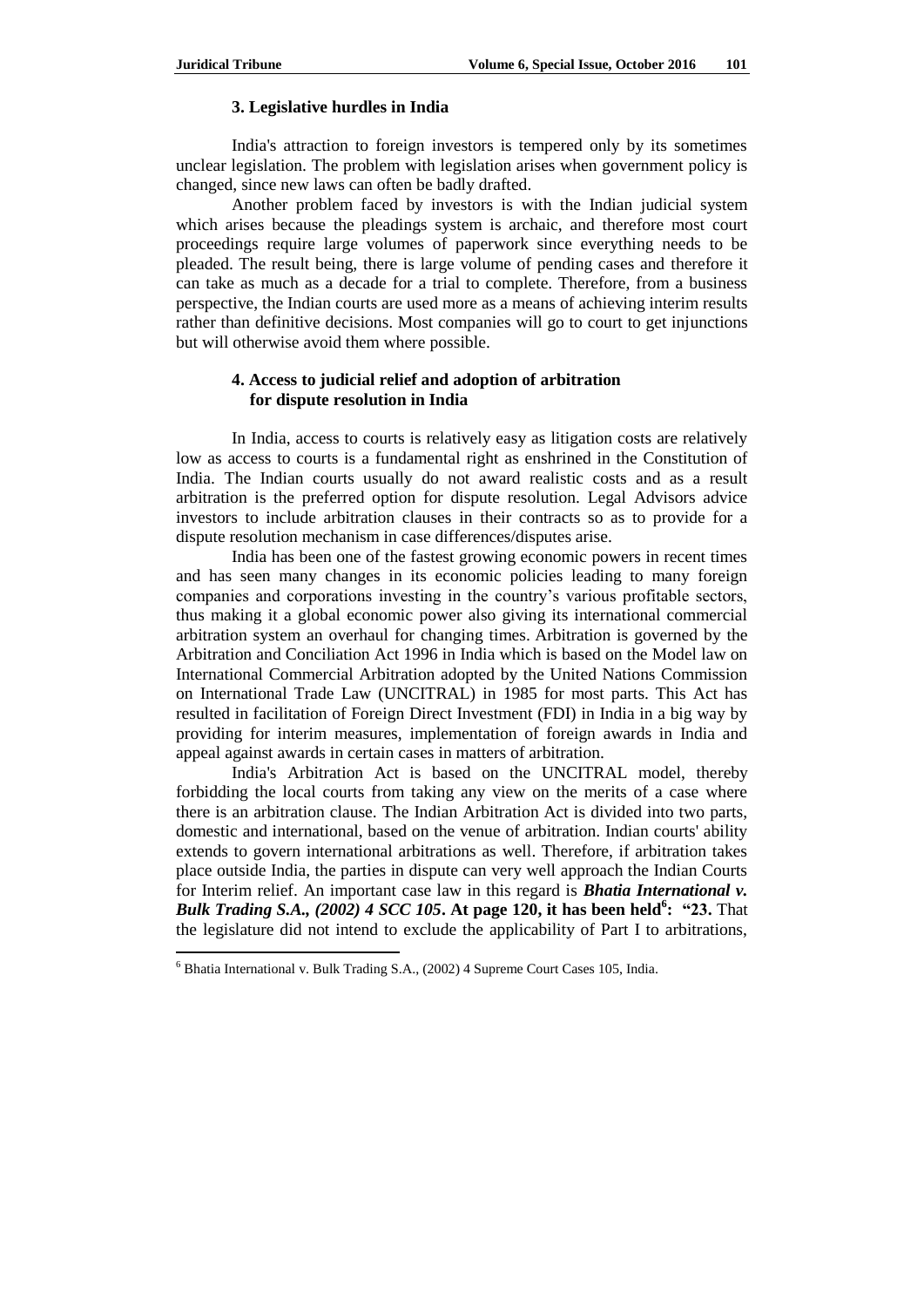which take place outside India, is further clear from certain other provisions of the said Act. Sub-section  $(7)$  of Section 2 reads as follows: "2.  $(7)$  An arbitral award made under this Part shall be considered as a domestic award."

As is set out hereinabove the said Act applies to (*a*) arbitrations held in India between Indians, and (*b*) international commercial arbitrations. As set out hereinabove international commercial arbitrations may take place in India or outside India. Outside India, an international commercial arbitration may be held in a convention country or in a non-convention country. The said Act however only classifies awards as "domestic awards" or "foreign awards". Mr Sen admits that provisions of Part II make it clear that "foreign awards" are only those where the arbitration takes place in a convention country. Awards in arbitration proceedings which take place in a non-convention country are not considered to be "foreign awards" under the said Act. They would thus not be covered by Part II. An award passed in an arbitration which takes place in India would be a "domestic award". There would thus be no need to define an award as a "domestic award" unless the intention was to cover awards which would otherwise not be covered by this definition. Strictly speaking, an award passed in an arbitration which takes place in a non-convention country would not be a "domestic award". Thus the necessity is to define a "domestic award" as including all awards made under Part I. The definition indicates that an award made in an international commercial arbitration held in a non-convention country is also considered to be a "domestic award"."

*In Rashtriya Ispat Nigam Ltd. v. Verma Transport Co., (2006) 7 SCC 275***, at page 284, it has been held<sup>7</sup> : "22.** The scope and purport of such a clause was considered in *Heyman* v. *Darwins Ltd.(1942) 1 All ER 337* and it was stated: (All ER pp. 339 H-340 A): "The answer to the question whether a dispute falls within an arbitration clause in a contract must depend on (*a*) what is the dispute, and (*b*) what disputes the arbitration clause covers. To take (*b*) first, the language of the arbitration clause in this agreement is as broad as can well be imagined. It embraces any dispute between the parties 'in respect of' the agreement or in respect of any provision in the agreement or in respect of anything arising out of it. If the parties are one on the point that they did enter into a binding agreement in terms which are not in dispute, and the difference that has arisen between them is as to their respective rights under the admitted agreement in the events that have happened—e.g. as to whether the agreement has been broken by either of them; or as to the damage resulting from such breach; or as to whether the breach by one of them goes to the root of the contract and entitles the other party to claim to be discharged from further performance; or as to whether events supervening since the agreement was made have brought the contract to an end so that neither party is required to perform further—in all such cases it seems to me that the difference is within such an arbitration clause as this. In view, however, of phrases to be found in the report of some earlier decisions, the availability of the arbitration clause when 'frustration' is alleged to have occurred will require closer consideration."

 $\overline{\phantom{a}}$ 

<sup>7</sup> Rashtriya Ispat Nigam Ltd. v. Verma Transport Co., (2006) 7 Supreme Court Cases 275, India.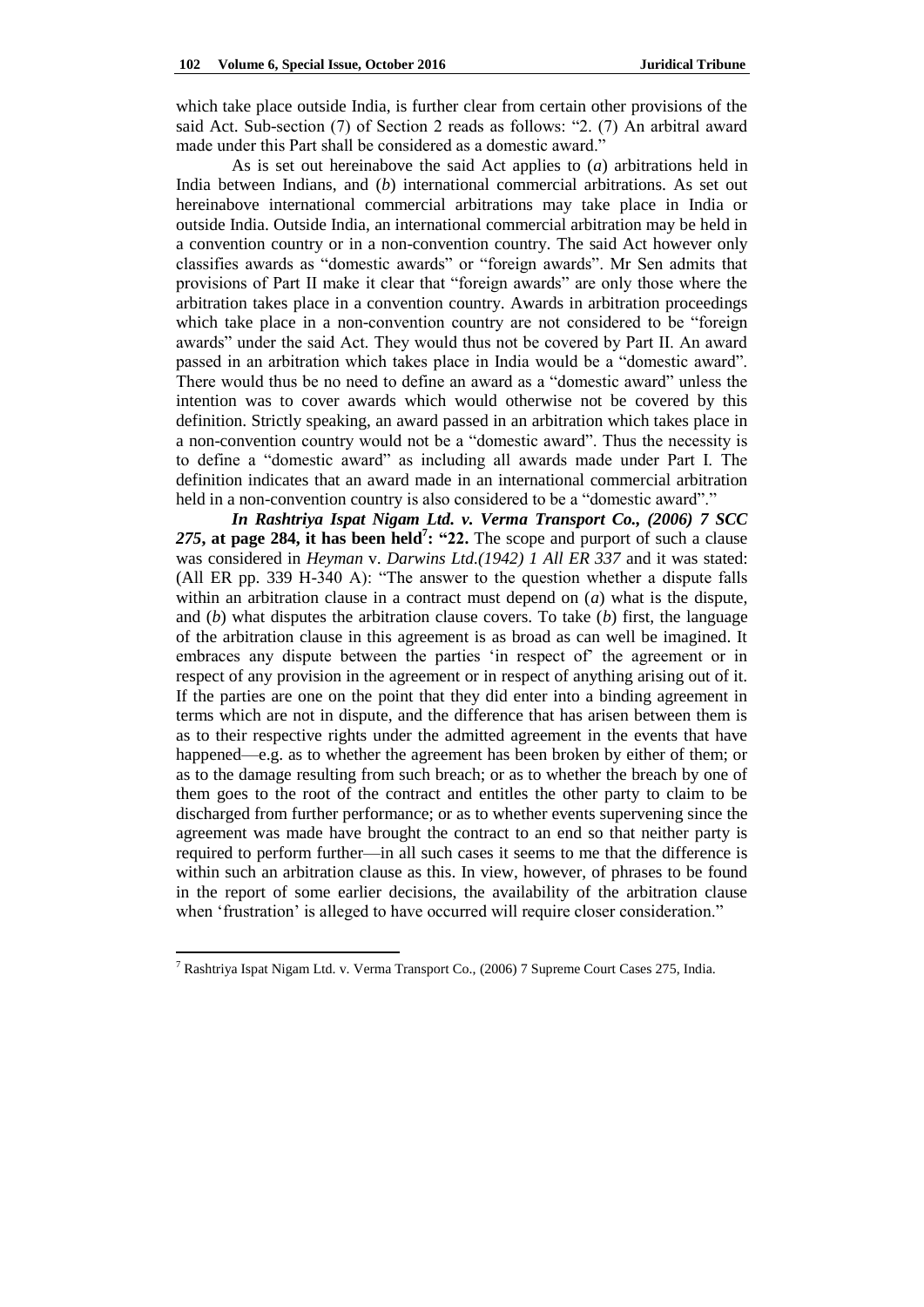$\overline{\phantom{a}}$ 

**In** *Gas Authority of India Ltd. v. Keti Construction (I) Ltd., (2007) 5 SCC 38***, at page 52, it has been held<sup>8</sup> : "21.** The Preamble to the Act makes it amply clear that Parliament has enacted the Arbitration and Conciliation Act, 1996 almost on the same lines as the Model Law, which was drafted by the United Nations Commission on International Trade Law. In *Sundaram Finance Ltd.* v. *NEPC India Ltd (1999) 2 SCC 479.* it has been observed that the provisions of the Arbitration and Conciliation Act, 1996 should be interpreted keeping in mind the Model Law as the concept under the present Act has undergone a complete change. It will, therefore, be useful to take note of the corresponding provisions of the UNCITRAL Model Law<sup>"</sup>

**In** *Fuerst Day Lawson Limited v. Jindal Exports Limited, (2011) 8 SCC 333***, at page 353, it has been held<sup>9</sup> : "54.** The Arbitration and Conciliation Act, 1996 that has repealed the Arbitration Act, 1940 and also the Acts of 1937 and 1961, consolidates and amends the law relating to domestic arbitration, international commercial arbitration, enforcement of foreign arbitral awards and defines the law relating to conciliation and provides for matters connected therewith and incidental thereto taking into account the UNCITRAL Model Law and Rules."

Further, the provisions relating to enforcement of an arbitral award passed by a foreign country require that the award is not opposed to 'public policy of India'. What constitutes the 'public policy of India' has been detailed by way of amendment of Sections 48 and 57 of the Arbitration and Conciliation Act, 1996 by passing of the Arbitration and Conciliation (Amendment) Ordinance, 2015.

In India, in cases involving claims of damages, there is not enough precedent under Indian Law to refer to. This is further made difficult by absence of substantive law on torts, albeit little support in contract law. Therefore, litigators turn to foreign decisions in commercial cases in support of claims and in counter of them, to establish date of breach, quantum of damages and the extent of mitigation required by the non-breaching party.

## **5. International commercial arbitration and advantage of arbitration as ADR forum**

International Commercial Arbitration is taking place rapidly all across the globe and is being preferred over and hence replacing traditional methods of dispute resolution such as litigation for international commercial transactions by corporations making foreign investments or making investments in collaboration with foreign parties. The enormity and complexity of business trade transactions and globalization in today's time is a clear indicative of an increase in unexpected and unforeseen problems and disputes and therefore any state or corporation intending to make foreign investment or investment in collaboration with a foreign party as also governments of nations across the globe are in dire need of an

<sup>8</sup> Gas Authority of India Ltd. v. Keti Construction (I) Ltd., (2007) 5 Supreme Court Cases 38, India.

<sup>&</sup>lt;sup>9</sup> Fuerst Day Lawson Limited v. Jindal Exports Limited, (2011) 8 Supreme Court Cases 333, India.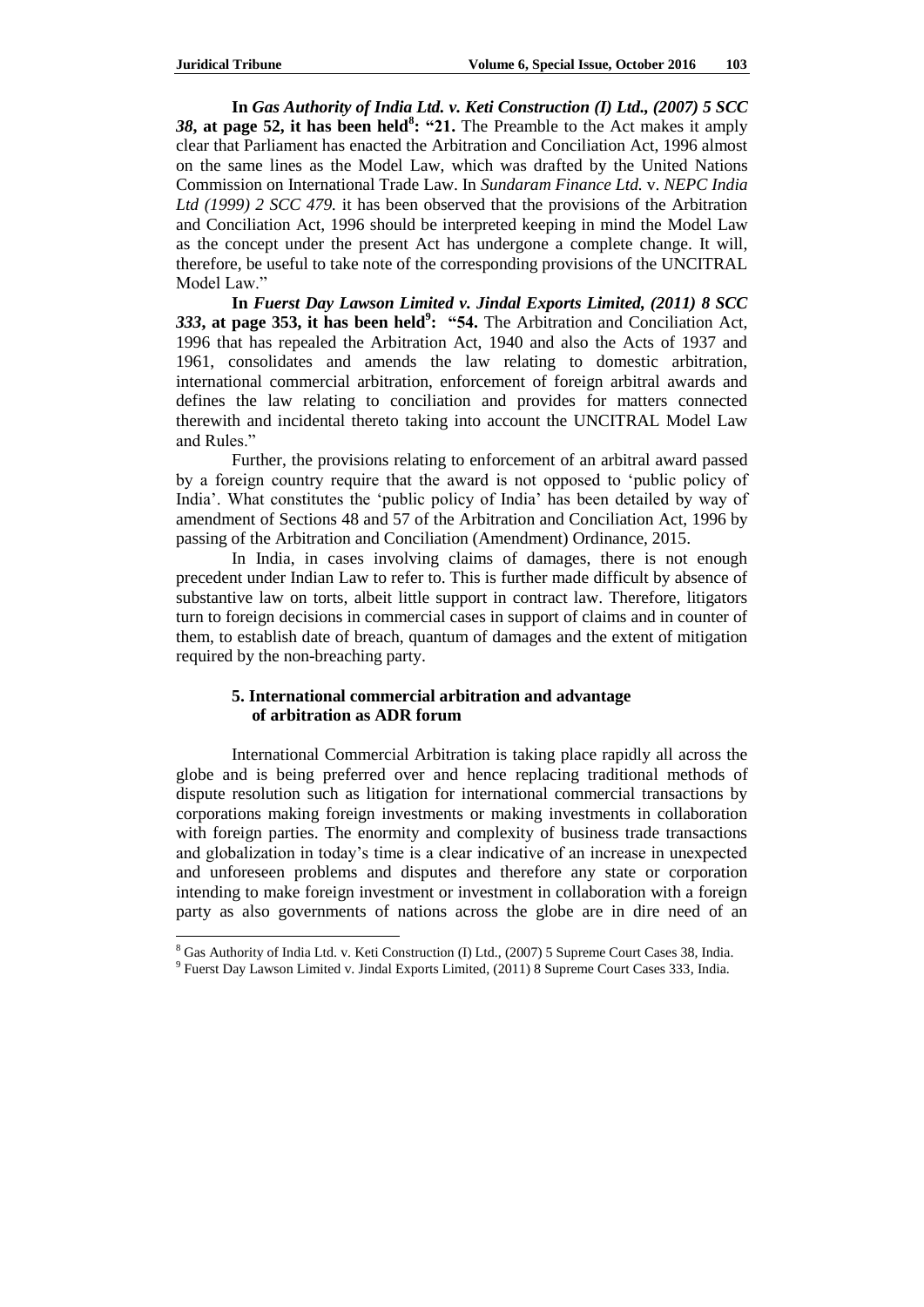effective dispute resolution system to ensure the smooth functioning of their agreements, policies and economies. Private justice of contractual origin and with judicial functions, the arbitration is a juridical omnipresent reality $10$ .

India, like many other nations, has recognized the need for adoption of standardized law for dispute resolution in this era of globalization and increase in international commercial transactions and the Judiciary in India, as can be seen from the above case law set by the Apex Court, i.e., the Supreme Court of India, has also affirmed ratification and the applicability of the Model Law adopted by the legislature.

There are various methods and forums of dispute resolution but Arbitration is definitely preceding in usage of such forums for settlement of disputes and is a relatively modern technique as is practiced today even though the concept has been around for many years as the methods and techniques of conducting arbitration as well as the laws governing such arbitration have been updated and modernized by nations from time to time to meet modern day requirements and so as to be in consonance with internationally accepted principles and laws.

Arbitration is a form of alternative dispute resolution (ADR) and is a legal technique for resolution of disputes between parties outside the courts in private wherein the parties to a dispute refer it to one or more than one person, as maybe stipulated by the arbitration clause incorporated by the parties in the contract itself, for dispute redressal, called 'Arbitrators' or the 'arbitral tribunal' by whose decision they agree to be bound as such decision being the award and being legally enforceable $^{11}$ . Arbitration has established itself as the best method of determining complex commercial disputes all over the world. Countries such as India and Singapore have come a long way in this aspect and arbitral centers are being set up and established and there has been a rise in the study of the law and practice of international commercial arbitration as an important subject among students at universities and law colleges.

International Commercial Arbitration is an effective way of putting an end to disputes between parties, without recourse to the courts of law, as arbitration usually takes much lesser time as compared to trial in a court of law, is less costly and usually results in fair and realistic awards. Furthermore, the laws to govern arbitration proceedings in a particular matter, the arbitral tribunal and the seat of arbitration can be agreed upon and predetermined by the parties as convenient to them, making dispute resolution easier, effective and practical. Arbitration proceedings can be agreed upon by parties to be conducted in a totally independent country if the laws governing arbitration in such country are suitable to the parties and any award passed by such arbitral tribunal is legally binding upon such parties.

 $\overline{a}$ 

<sup>10</sup> Diana Lazăr, *Efficacite des sentences arbitrales etrangeres en Republique de Moldova, dans le contexte de la Convention de New Zork de 1958*, "Perspectives of Business Law" Journal, Volume 4, Issue 1, 2015, p. 221.

<sup>&</sup>lt;sup>11</sup> See Cristina Florescu, *On Dissenting Opinions in International Arbitration*, in Cătălin-Silviu Săraru (ed.), *Studies of Business Law – Recent Developments and Perspectives*, Peter Lang, Frankfurt am Main, 2013, p. 296.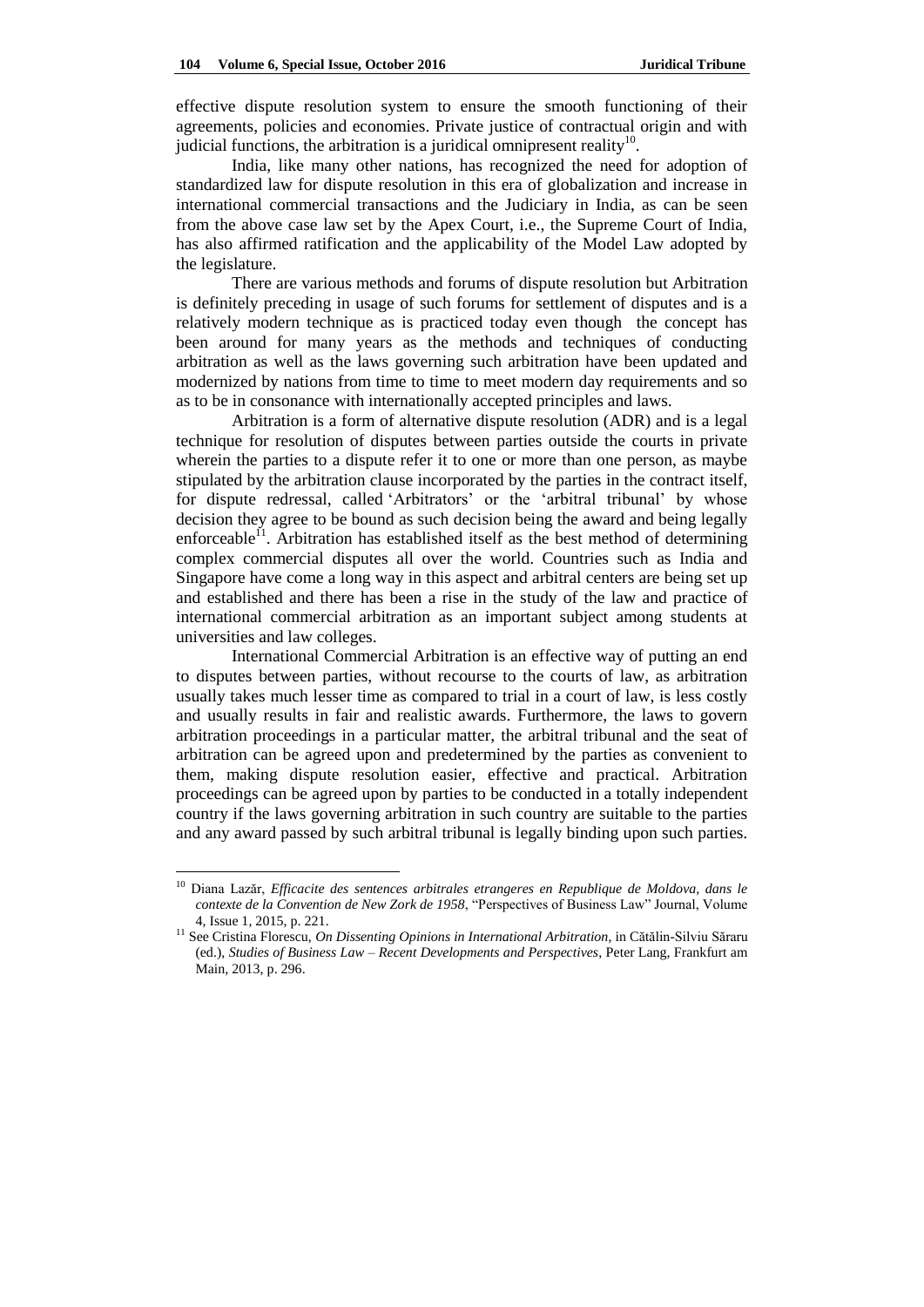Arbitration is conducted in different countries and against different legal and cultural backgrounds, on neutral grounds and are not formal proceedings like trials in courts. Therefore, arbitration has the advantages of fairness, bias free decision, practicality, speed, efficiency, control, cost effective, can be made confidential as proceedings are generally non-public, and the advantage of awards being internationally enforceable unlike orders of traditional courts due to various agreements and conventions entered into between countries encouraging International Arbitration such as the New York Convention 1958 (Convention on the Recognition and Enforcement of Foreign Arbitral Awards).

Another major advantage of arbitration over traditional methods of dispute resolution is that since the parties are free to choose the arbitrator(s), in today's world where technology, research, commodities, finance among various other fields are complex to understand and which need fact finding and expertise of someone who has the required capabilities of make a well reasoned decision, Arbitration allows the parties to choose an arbitrator with such requisite technical knowledge and experience enhancing the quality of decision-making in many cases. Each party in arbitration is free to choose procedural matters to be employed and also the rules pertaining to taking testimony, language, interim measures, substantive law, evidentiary matters, presiding arbitrators and the degree of procedural formality. In today's time, Arbitration procedure has advanced so much that arbitration has become more sophisticated to the extent that it is even being conducted online with a system known as Online Dispute Resolution or ODR having the parties to file disputes online and proceedings taking place over the internet and judgments given on basis of documents submitted online.

### **6. Disadvantages of arbitration as ADR forum**

But Arbitration as a dispute resolution method is not free from disadvantages, some of which being arbitration may become highly complex and may take up as much time to resolve the dispute as a trial in court. Further, if there is a predetermined and incorporated arbitration clause in an agreement, the parties are bound by it and therefore, it is mandatory and binding in nature and the parties waive their rights to access the courts and to have a judge or jury decide the case. Sometimes, the cost of arbitration goes much higher than what a trial in court would cost and further, usually both parties have to bear the cost of arbitration equally and therefore, the award of the winning party is accordingly reduced.

Another major disadvantage of arbitration is that there are very limited avenues for appeal, which means that an erroneous decision cannot be easily overturned especially in cases of international commercial arbitration and in some legal systems, arbitral awards have fewer enforcement options than judgments. Although usually thought to be speedier, when there are multiple arbitrators on the panel, arbitration proceedings may take very long to be concluded as proceedings being informal in nature, are conducted at convenience of all parties and arbitrators.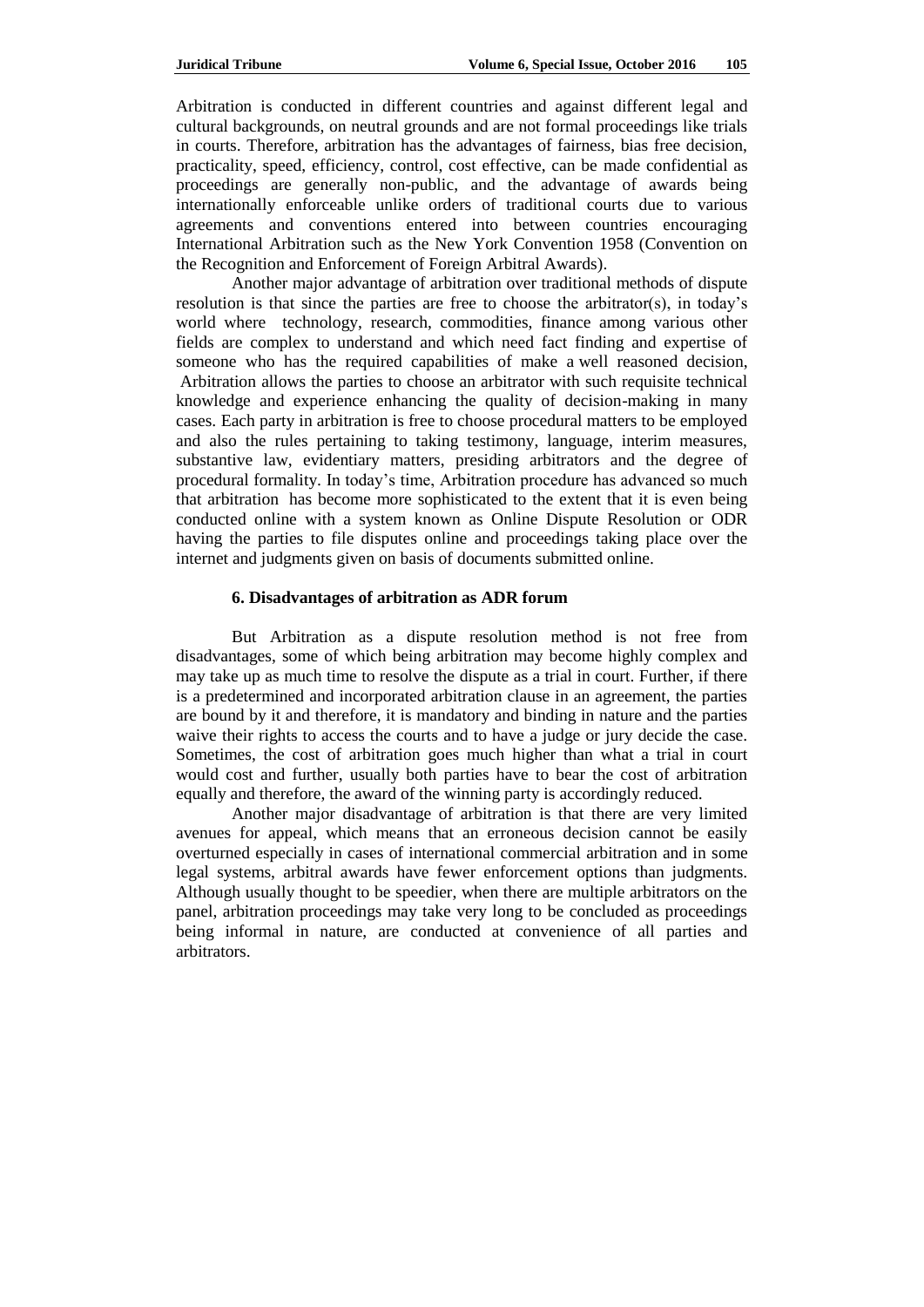### **7. International conventions and protocols**

There are various conventions and protocols that were entered into by various countries to bring in sync the rules governing International Commercial Arbitration. In the past there have been various conventions like the following: the Geneva Protocol of 1923, the Geneva Convention of 1927, the European Convention of 1961, the Washington Convention of 1965.

In recent times the UNCITRAL Model Law promulgated in 1985 and amended as recently as 2006 has been the source for International Arbitration and many countries like India have also based their legislations on the rules of the UNCITRAL Model Law. The New York Convention of 1958 (Convention on the Recognition and Enforcement of Foreign Arbitral Awards) is the most important convention till date in the field of Arbitration. As of September 2012, 145 of the 193 United Nations Member States have adopted the New York Convention of 1958 (Convention on the Recognition and Enforcement of Foreign Arbitral Awards)<sup>12</sup>. India as well as most European countries have ratified the convention and therefore, making trade and commerce to take place among them much easier for prospective parties.

The growth of International Commercial Arbitration has also given rise to various private and state run associations to conduct arbitration most of them having their own rules and procedures allowing parties to select them as their choice of institutions to conduct and take care of the procedural aspects of Arbitration which is also known as Institutional Arbitration. A few of the prominent associations conducting Arbitrations in the International Arbitration sphere are: the London Court of International Arbitration (LCIA), the International Chamber of Commerce (ICC), American Arbitration Association (AAA), International Centre for Settlement of Investment Disputes (ICSID).

Therefore, there has been widespread growth in the field of International Commercial Arbitration for which various countries have associated themselves with this new phenomenon in the legal field to enhance their economy and development of their countries judicial system through providing alternative forums for businesses and states.

### **8. Conclusion**

It is without doubt that International Commercial Arbitration is one of the most effective methods of dispute resolution in a world of complex and ever growing global business transactions between nations governed by different commercial laws. International Commercial Arbitration provides a platform to parties of different nations entering into commercial trade to agree upon the method of dispute resolution by giving them flexibility in terms if applicable laws,

 $12<sup>12</sup>$ <sup>12</sup> UNCITRAL website - [http://www.uncitral.org/uncitral/en/uncitral\\_texts/arbitration/N](http://www.uncitral.org/uncitral/en/uncitral_texts/arbitration/)Y Convention.html (as retrieved on 21-09-2015.